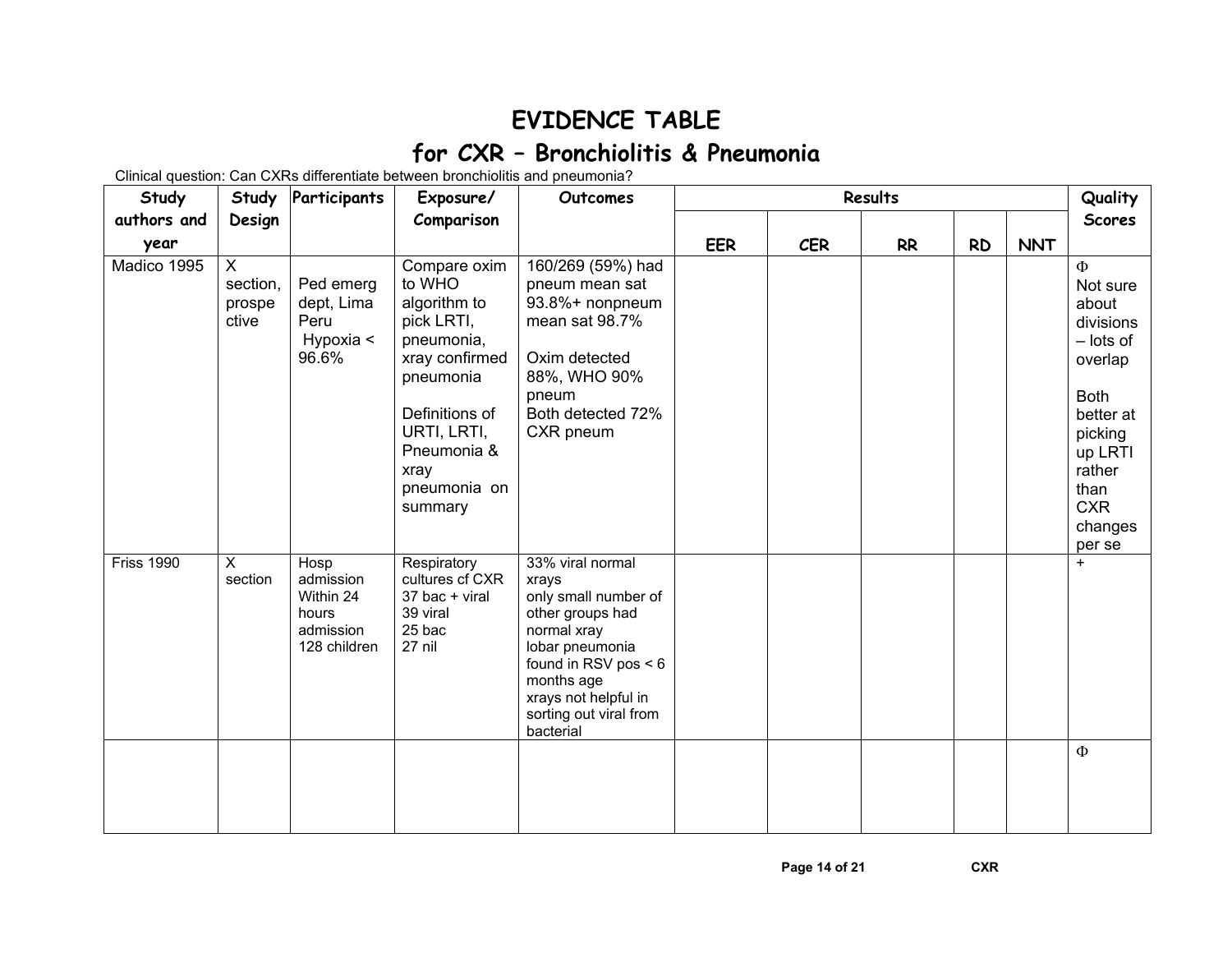## **EVIDENCE TABLE for CXR – Bronchiolitis & Pneumonia**

Clinical question: Are CXRs useful in bronchiolitis and pneumonia

| Study             | Study                                      | Participants                                                                                                                                                                                     | Exposure/                                                                                                                                                                                                                            | Outcomes                                                                                                                                                                       |                                                                                 |            | Results                                                                                |           |            | Quality       |
|-------------------|--------------------------------------------|--------------------------------------------------------------------------------------------------------------------------------------------------------------------------------------------------|--------------------------------------------------------------------------------------------------------------------------------------------------------------------------------------------------------------------------------------|--------------------------------------------------------------------------------------------------------------------------------------------------------------------------------|---------------------------------------------------------------------------------|------------|----------------------------------------------------------------------------------------|-----------|------------|---------------|
| authors and       | Design                                     |                                                                                                                                                                                                  | Comparison                                                                                                                                                                                                                           |                                                                                                                                                                                |                                                                                 |            |                                                                                        |           |            | <b>Scores</b> |
| year              |                                            |                                                                                                                                                                                                  |                                                                                                                                                                                                                                      |                                                                                                                                                                                | <b>EER</b>                                                                      | <b>CER</b> | <b>RR</b>                                                                              | <b>RD</b> | <b>NNT</b> |               |
| Campbell,<br>1989 | Cohort<br>of<br>children                   | 500 X 0-4<br>years age<br>Gambian<br>children<br>Assessed<br>by field<br>workers<br>222<br>episodes of<br><b>LRTI</b><br>confirmed<br>by<br>physician                                            | Assessment of<br>RR, feeding,<br>fever, nasal<br>faring, stridor,<br>systemic upset<br>Only in 81<br>(38%) CXR<br>abnormal<br>25 (12%) lobar<br>consolidation                                                                        | Fever > 38.5,<br>Vomiting, refusal to<br>feed, $RR > 60/min$<br>best correlation<br><b>Bronchial breathing</b><br>most accurate to<br>distinguish<br>abnormal CXR              | Comment:<br>Slightly<br>different<br>findings<br>from other<br>studies<br>Rural |            |                                                                                        |           |            | $+$           |
| Harari 1991       | <b>Cross</b><br>section,<br>prosecti<br>ve | Outpatient<br>clinic<br>Papua New<br>Guinea<br>Rural<br>villages<br>Age 8<br>weeks to 6<br>years<br>185 children<br>1 <sup>st</sup> 95<br>assessed<br>regardless<br>of RR, next<br>90 studied if | Tachypnea,<br>chest in-<br>drawing,<br>specific RR,<br>breathless,<br>nasal flaring,<br>age < 24<br>months, fever,<br>sleeping<br>poorly,<br>crepitations,<br>temperature<br>>38, feeding<br>poorly, cough<br>$> 2$ days<br>Excluded | $RR > 50/min +$<br>indrawing best<br>predictors of<br>pneumonia<br>More complex<br>definition (RR with<br>age) no added<br>benefit<br>30% had xray<br>evidence of<br>pneumonia |                                                                                 |            | Despite all<br>clinical<br>diagnosis<br>of LRTI-<br>only 30%<br>positive<br><b>CXR</b> |           |            | $\Phi$        |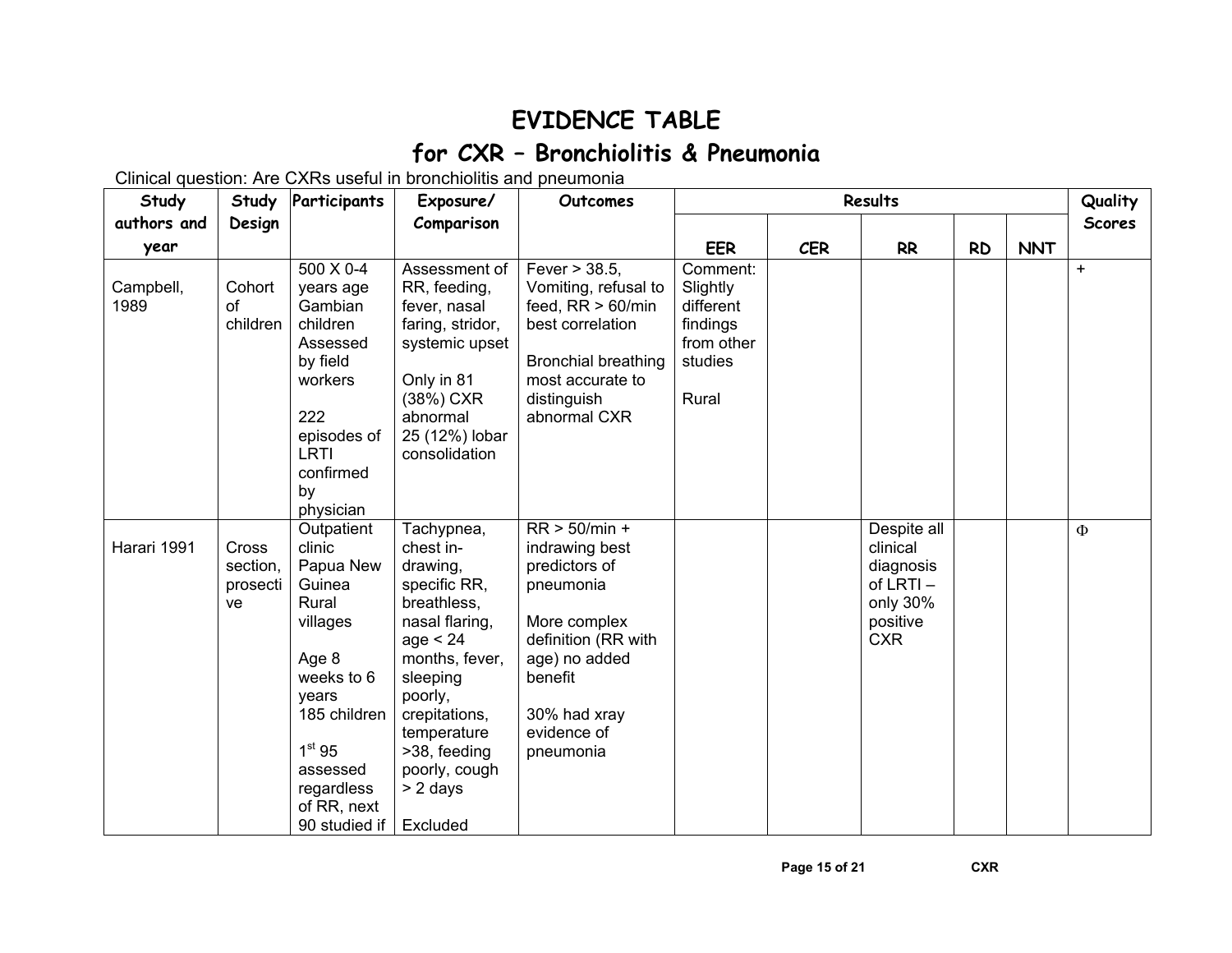|                     |                                                       | RR ><br>40/min                                        | wheeze,<br>stridor,<br>measles,<br>pertussis<br>All CXR                                                                                                                              |                                                                                                                                                                                       |  |  |                                                                                                                                                                      |
|---------------------|-------------------------------------------------------|-------------------------------------------------------|--------------------------------------------------------------------------------------------------------------------------------------------------------------------------------------|---------------------------------------------------------------------------------------------------------------------------------------------------------------------------------------|--|--|----------------------------------------------------------------------------------------------------------------------------------------------------------------------|
| Madico 1995         | X<br>section,<br>prospe<br>ctive                      | Ped emerg<br>dept, Lima<br>Peru<br>Hypoxia <<br>96.6% | Compare oxim<br>to WHO<br>algorithm to<br>pick LRTI,<br>pneumonia,<br>xray confirmed<br>pneumonia<br>Definitions of<br>URTI, LRTI,<br>Pneumonia &<br>xray<br>pneumonia on<br>summary | 160/269 (59%) had<br>pneum mean sat<br>93.8%+ nonpneum<br>mean sat 98.7%<br>Oxim detected<br>88%, WHO 90%<br>pneum<br>Both detected 72%<br>CXR pneum                                  |  |  | Ф<br>Not sure<br>about<br>divisions<br>$-$ lots of<br>overlap<br><b>Both</b><br>better at<br>picking<br>up LRTI<br>rather<br>than<br><b>CXR</b><br>changes<br>per se |
| <b>Taylor, 1995</b> | $\mathsf{X}$<br>section,<br>Prospe<br>ctive           | Emerg dept,<br>Seattle<br>< 2 yrs age                 | $RR - what$<br>level predicts<br>abnormal CXR<br>Dx pneumonia<br>Excluded<br>wheezing or<br>stridor<br>RR over 60<br>seconds                                                         | 572 kids, Pneum in<br>123 xray changes<br>in 41<br>agreement by<br>radiol 0.55<br>defined age RR<br>RR sens 73.8%,<br>spec 76.8%, pos<br>pred value 20.1%,<br>neg pred value<br>97.8% |  |  | $\ddot{}$<br>small<br>numbers<br>by time<br>of xray                                                                                                                  |
| Kneyber<br>2001     | $\overline{\mathsf{x}}$<br>section<br>Prospe<br>ctive | OP or<br>admission<br>$1st$ set<br>derived            | Abnormal CXR<br>Which clinical<br>factors predict                                                                                                                                    | $Normal =$<br>Increased<br>postnatal age, high<br>birthweight, rhinitis,                                                                                                              |  |  | $\ddot{}$<br>no info in<br>interobse<br>rver                                                                                                                         |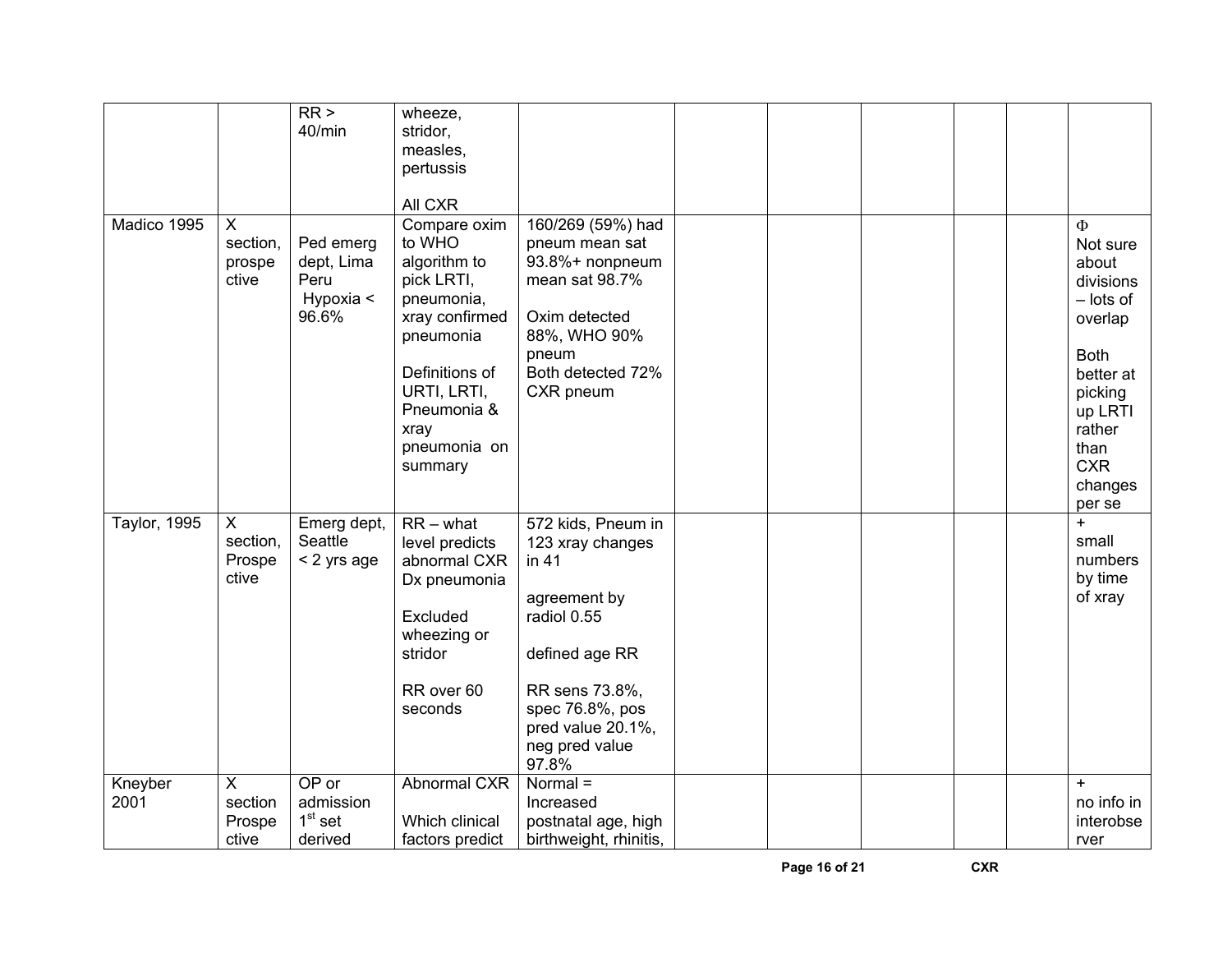|                            | Multivar<br>iate<br>analysi<br>s               | factors<br>232 children<br>dx with RSV<br><b>CXR 202</b><br>$2^{nd}$ set<br>tested 55,<br>RSV pos,<br>93% CXR | $Xray = normal$<br>vs abnormal                                                                 | no retractions, high<br>O <sub>2</sub>                                                                                                                                                                       |  |  | reliability        |
|----------------------------|------------------------------------------------|---------------------------------------------------------------------------------------------------------------|------------------------------------------------------------------------------------------------|--------------------------------------------------------------------------------------------------------------------------------------------------------------------------------------------------------------|--|--|--------------------|
| <b>Dele Davies</b><br>1996 | X<br>section<br>Prospe<br>ctive<br>blinded     | Tertiary,<br>paed<br>hospital<br>3<br>radiologists<br>on $2$<br>occasions<br>40 CXR of<br>148 infants         | <b>CXR</b> predictive<br>of LRTI in<br>infants<br>40 xrays<br>25 pneumonia<br>15 bronchiolitis | Within observer<br>agreement = $0.85$ ,<br>0.76, 0.87, 0.86,<br>0.91<br>Between observer<br>agreement = $0.83$ ,<br>0.55, 0.82, 0.78,<br>0.79                                                                |  |  | $\ddot{}$          |
| <b>Friss 1990</b>          | $\overline{X}$<br>section                      | Hosp<br>admission<br>Within 24<br>hours<br>admission<br>128 children                                          | Respiratory<br>cultures cf<br><b>CXR</b><br>37 bac + viral<br>39 viral<br>25 bac<br>27 nil     | 33% viral normal<br>xrays<br>only small number<br>of other groups had<br>normal xray<br>lobar pneumonia<br>found in RSV pos <<br>6 months age<br>xrays not helpful in<br>sorting out viral<br>from bacterial |  |  | $+$                |
| Kiekara 1996               | $\overline{X}$<br>section<br>retrosp<br>ective | Finland<br>Tertary<br>paed<br>hospital<br>3 radiologist<br>2 review                                           | 40 xrays<br><6months age<br>25 pneumonia<br>15 bronchiolitis                                   | Within observer<br>agreement = $0.85$ ,<br>0.76, 0.87, 0.86,<br>0.91<br>Between observer<br>agreement = $0.83$ ,<br>0.55, 0.82, 0.78,<br>0.79                                                                |  |  | 0 small<br>numbers |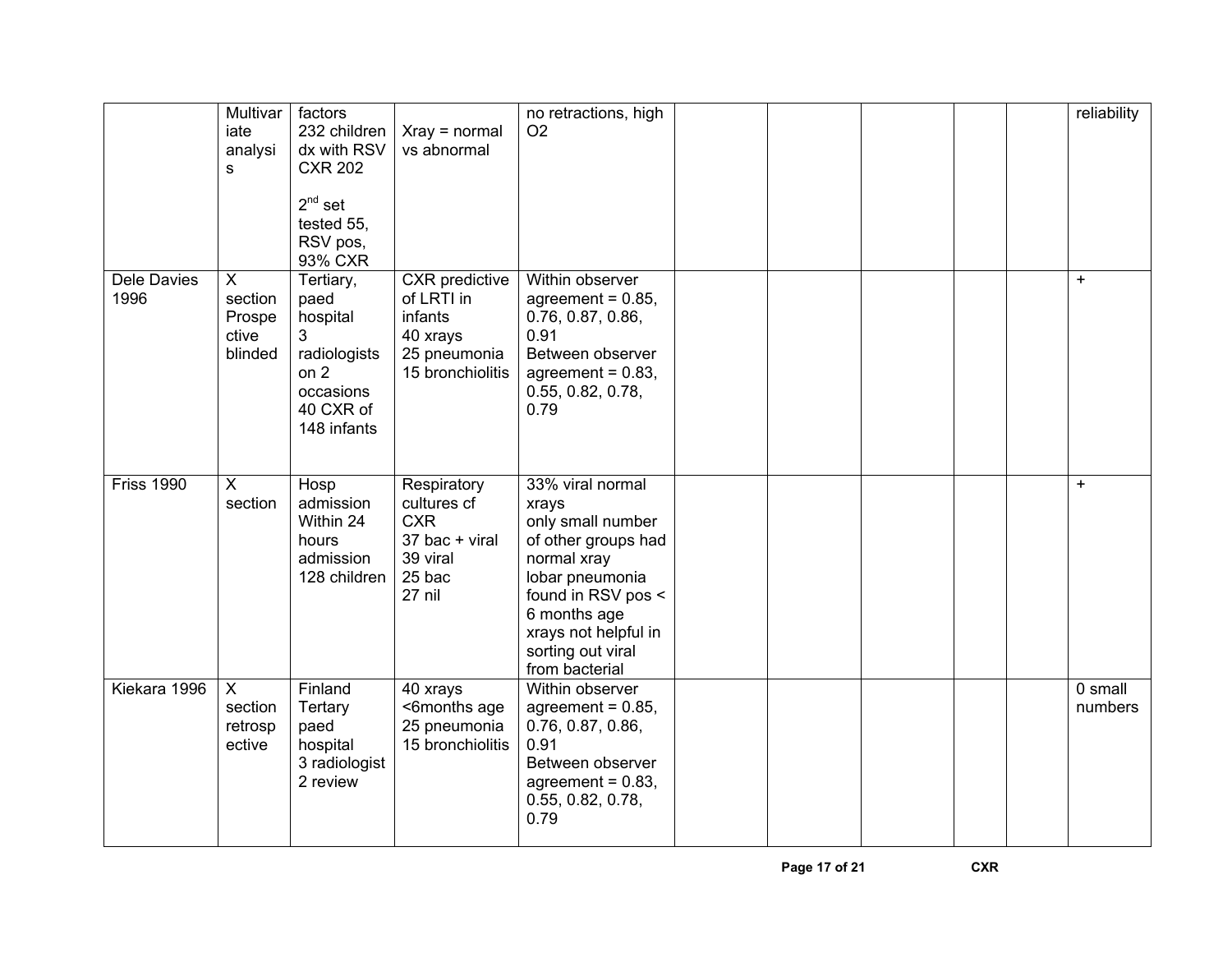| Swingler<br>1998 | RCT,<br>prospe<br>ctive         | Capetown,<br><b>Red Cross</b><br>hospital | 562 children<br>aged 2 -58<br>months<br>259 CXR, 263<br>control                                                             | Impact of CXR in<br>LRTI on outcome<br>Time to recovery,<br>by 2 weekly<br>telephone calls<br>Dx, Mx<br>46% both groups<br>recovered by 7<br>days<br>antibx 60% xray,<br>52%<br>no difference in<br>health use<br>Pneumonia + URTI<br>dx more often in<br>xray group |  | RR of xray<br>1.08<br><b>Not</b><br>altered for<br>age,<br>weight,<br>duration,<br>RR,<br>clinican<br>qualificiati<br>on                                 |  | $+$<br>Excellent<br>xray not<br>helpful<br>Tho did<br>alter<br>some<br>paramet<br>ers |
|------------------|---------------------------------|-------------------------------------------|-----------------------------------------------------------------------------------------------------------------------------|----------------------------------------------------------------------------------------------------------------------------------------------------------------------------------------------------------------------------------------------------------------------|--|----------------------------------------------------------------------------------------------------------------------------------------------------------|--|---------------------------------------------------------------------------------------|
| Swischuk         | X<br>section<br>prospe<br>ctive |                                           | 110 started<br>84 in study<br>Pnuemonia dx<br>with 2 of either<br>duration, fever<br>WCC,<br>agglutinins,<br>response to tx | Can xray<br>differentiate<br>between<br>pneumonia, viral<br>Overall accuracy<br>90%<br>RR not good<br>predictor<br>Interobserver<br>agreement good<br>for cynosis, fair for<br>other parameters,<br>poor for intercostal<br>recession                                |  | <b>RR</b><br>cyanosis<br>2.55<br><b>RR</b><br>intercostal<br>recession<br>2.55,<br><b>RR</b> sternal<br>retraction<br>1.6<br>Predicted<br>O <sub>2</sub> |  | $\mathbf 0$                                                                           |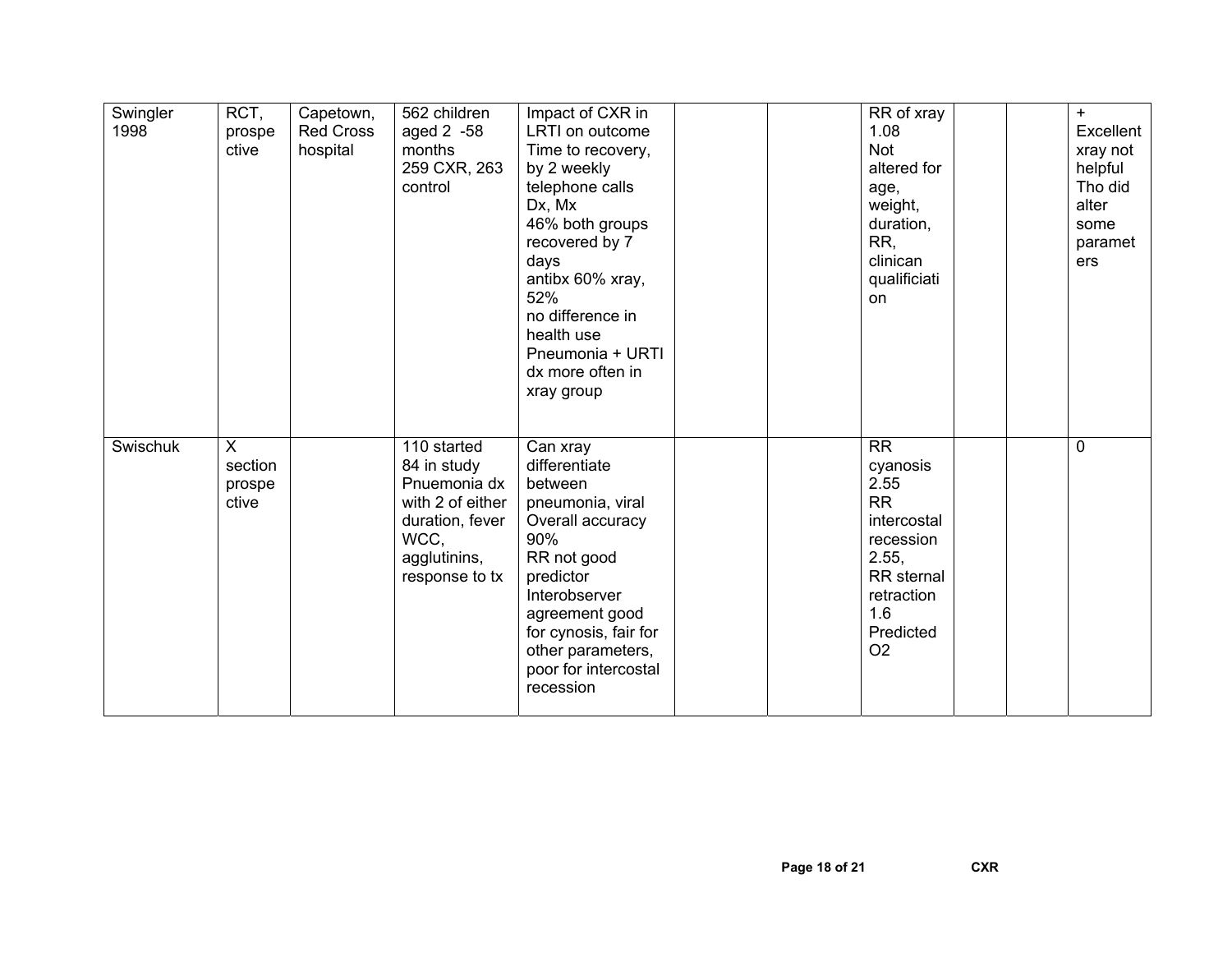## **EVIDENCE TABLE**

## **for CXR – Bronchiolitis & Pneumonia**

Clinical question: Are CXRs useful in bronchiolitis and pneumonia

| Study authors  | Study                               | Participants                                                                                                                                                                                              | Exposure/                                                                                                                                                                                                                                                                     | Outcomes                                                                                                                                                                 | Results                                                                      |     |                                                                                        |           |            | Quality                                                                                                                                                      |
|----------------|-------------------------------------|-----------------------------------------------------------------------------------------------------------------------------------------------------------------------------------------------------------|-------------------------------------------------------------------------------------------------------------------------------------------------------------------------------------------------------------------------------------------------------------------------------|--------------------------------------------------------------------------------------------------------------------------------------------------------------------------|------------------------------------------------------------------------------|-----|----------------------------------------------------------------------------------------|-----------|------------|--------------------------------------------------------------------------------------------------------------------------------------------------------------|
| and year       | Design                              |                                                                                                                                                                                                           | Comparison                                                                                                                                                                                                                                                                    |                                                                                                                                                                          |                                                                              |     |                                                                                        |           |            | <b>Scores</b>                                                                                                                                                |
|                |                                     |                                                                                                                                                                                                           |                                                                                                                                                                                                                                                                               |                                                                                                                                                                          | <b>EER</b>                                                                   | CER | RR                                                                                     | <b>RD</b> | <b>NNT</b> |                                                                                                                                                              |
| Campbell, 1989 | Cohort of<br>children               | $500 \times 0 - 4$<br>years age<br>Gambian<br>children<br>Assessed by<br>field workers<br>222 episodes<br>of LRTI<br>confirmed by<br>physician                                                            | Assessment of<br>RR, feeding,<br>fever, nasal faring,<br>stridor, systemic<br>upset<br>Only in 81 (38%)<br>CXR abnormal<br>25 (12%) lobar<br>consolidation                                                                                                                    | Fever $>$ 38.5,<br>Vomiting, refusal to<br>feed, RR > 60/min best<br>correlation<br><b>Bronchial breathing</b><br>most accurate to<br>distinguish abnormal<br><b>CXR</b> | Comment:<br>Slightly<br>different<br>findings from<br>other studies<br>Rural |     |                                                                                        |           |            | $\ddot{}$                                                                                                                                                    |
| Harari 1991    | Cross<br>section,<br>prosectiv<br>e | Outpatient<br>clinic<br>Papua New<br>Guinea<br>Rural villages<br>Age 8 weeks<br>to 6 years<br>185 children<br>1 <sup>st</sup> 95<br>assessed<br>regardless of<br>RR, next 90<br>studied if RR ><br>40/min | Tachypnea, chest<br>in-drawing,<br>specific RR,<br>breathless, nasal<br>flaring, $age < 24$<br>months, fever,<br>sleeping poorly,<br>crepitations,<br>temperature > 38,<br>feeding poorly,<br>cough > 2 days<br>Excluded wheeze,<br>stridor, measles,<br>pertussis<br>All CXR | $RR > 50/min +$<br>indrawing best<br>predictors of<br>pneumonia<br>More complex definition<br>(RR with age) no added<br>benefit<br>30% had xray evidence<br>of pneumonia |                                                                              |     | Despite all<br>clinical<br>diagnosis of<br>$LRTI - only$<br>30% positive<br><b>CXR</b> |           |            | $\Phi$                                                                                                                                                       |
| Madico 1995    | X<br>section,<br>prospecti<br>ve    | Ped emerg<br>dept, Lima<br>Peru<br>Hypoxia <<br>96.6%                                                                                                                                                     | Compare oxim to<br>WHO algorithm to<br>pick LRTI,<br>pneumonia, xray<br>confirmed<br>pneumonia<br>Definitions of<br>URTI, LRTI,<br>Pneumonia & xray<br>pneumonia on<br>summary                                                                                                | 160/269 (59%) had<br>pneum mean sat<br>93.8%+ nonpneum<br>mean sat 98.7%<br>Oxim detected 88%,<br>WHO 90% pneum<br>Both detected 72%<br>CXR pneum                        |                                                                              |     |                                                                                        |           |            | $\Phi$<br>Not sure<br>about<br>$divisions -$<br>lots of<br>overlap<br>Both better<br>at picking<br>up LRTI<br>rather than<br><b>CXR</b><br>changes<br>per se |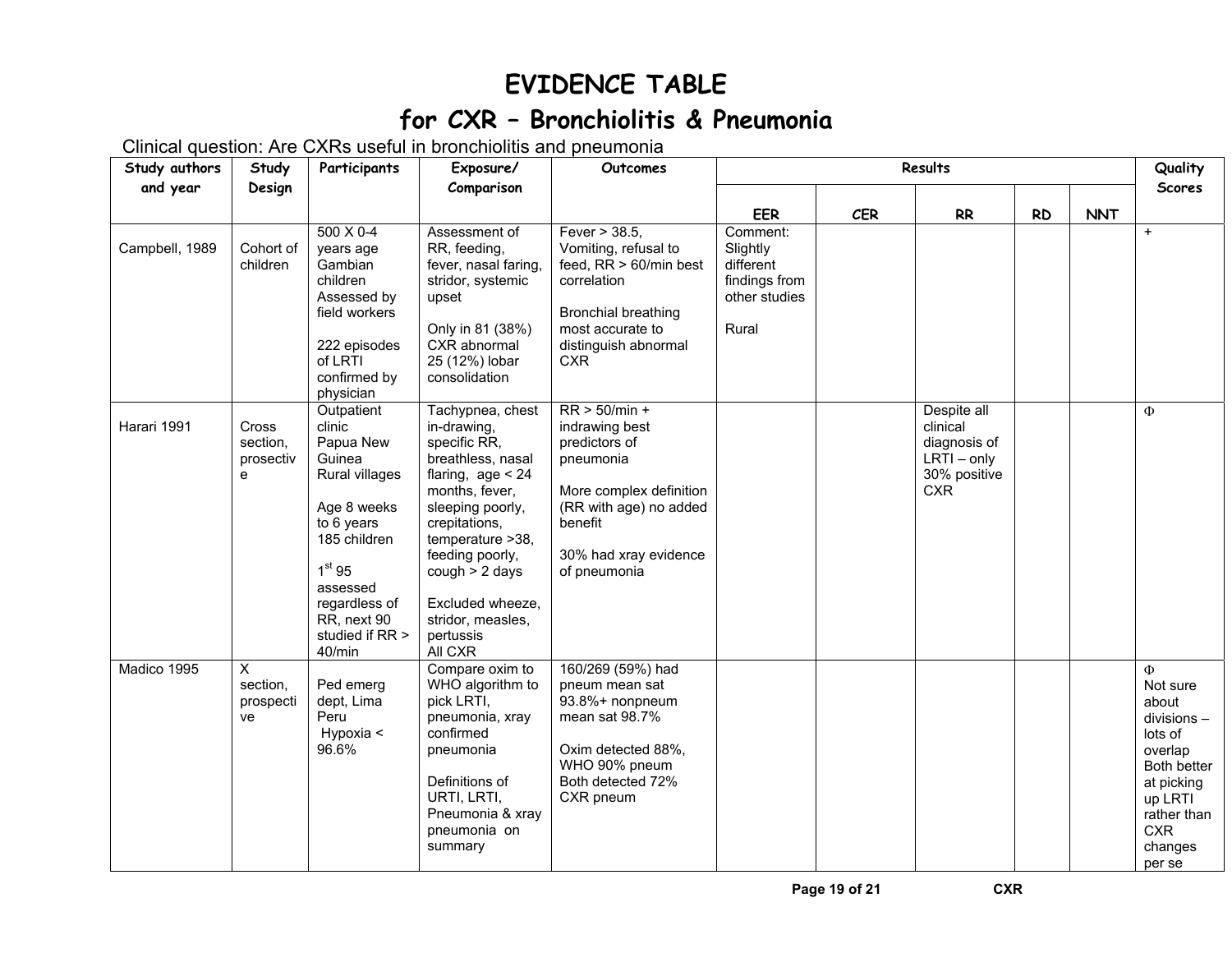| Taylor, 1995        | $\overline{X}$<br>section.<br>Prospecti<br>ve                | Emerg dept,<br>Seattle<br>< 2 yrs age                                                                                                                           | RR - what level<br>predicts abnormal<br>CXR Dx<br>pneumonia<br>Excluded<br>wheezing or<br>stridor<br>RR over 60<br>seconds | 572 kids, Pneum in 123<br>xray changes in 41<br>agreement by radiol<br>0.55<br>defined age RR<br>RR sens 73.8%, spec<br>76.8%, pos pred value<br>20.1%, neg pred value<br>97.8%                             |  |  | $\ddot{}$<br>small<br>numbers<br>by time of<br>xray      |
|---------------------|--------------------------------------------------------------|-----------------------------------------------------------------------------------------------------------------------------------------------------------------|----------------------------------------------------------------------------------------------------------------------------|-------------------------------------------------------------------------------------------------------------------------------------------------------------------------------------------------------------|--|--|----------------------------------------------------------|
| Kneyber 2001        | X section<br>Prospecti<br>ve<br>Multivaria<br>te<br>analysis | OP or<br>admission<br>1 <sup>st</sup> set derived<br>factors<br>232 children<br>dx with RSV<br><b>CXR 202</b><br>$2^{nd}$ set tested<br>55, RSV pos,<br>93% CXR | Abnormal CXR<br>Which clinical<br>factors predict<br>$Xray = normal vs$<br>abnormal                                        | Normal = Increased<br>postnatal age, high<br>birthweight, rhinitis, no<br>retractions, high O2                                                                                                              |  |  | $\ddot{}$<br>no info in<br>interobserv<br>er reliability |
| Dele Davies<br>1996 | X section<br>Prospecti<br>ve<br>blinded                      | Tertiary, paed<br>hospital<br>3 radiologists<br>on 2 occasions<br>40 CXR of 148<br>infants                                                                      | CXR predictive of<br>LRTI in infants<br>40 xrays<br>25 pneumonia<br>15 bronchiolitis                                       | Within observer<br>agreement = $0.85$ .<br>0.76, 0.87, 0.86, 0.91<br>Between observer<br>agreement = $0.83$ ,<br>0.55, 0.82, 0.78, 0.79                                                                     |  |  | $+$                                                      |
| <b>Friss 1990</b>   | X section                                                    | Hosp<br>admission<br>Within 24<br>hours<br>admission<br>128 children                                                                                            | Respiratory<br>cultures cf CXR<br>37 bac + viral<br>39 viral<br>25 bac<br>27 nil                                           | 33% viral normal xrays<br>only small number of<br>other groups had<br>normal xray<br>lobar pneumonia found<br>in RSV pos $<$ 6 months<br>age<br>xrays not helpful in<br>sorting out viral from<br>bacterial |  |  | $+$                                                      |
| Kiekara 1996        | X section<br>retrospec<br>tive                               | Finland<br>Tertary paed<br>hospital<br>3 radiologist<br>2 review                                                                                                | 40 xrays<br><6months age<br>25 pneumonia<br>15 bronchiolitis                                                               | Within observer<br>agreement = $0.85$ ,<br>0.76, 0.87, 0.86, 0.91<br>Between observer<br>agreement = $0.83$ ,<br>0.55, 0.82, 0.78, 0.79                                                                     |  |  | 0 small<br>numbers                                       |